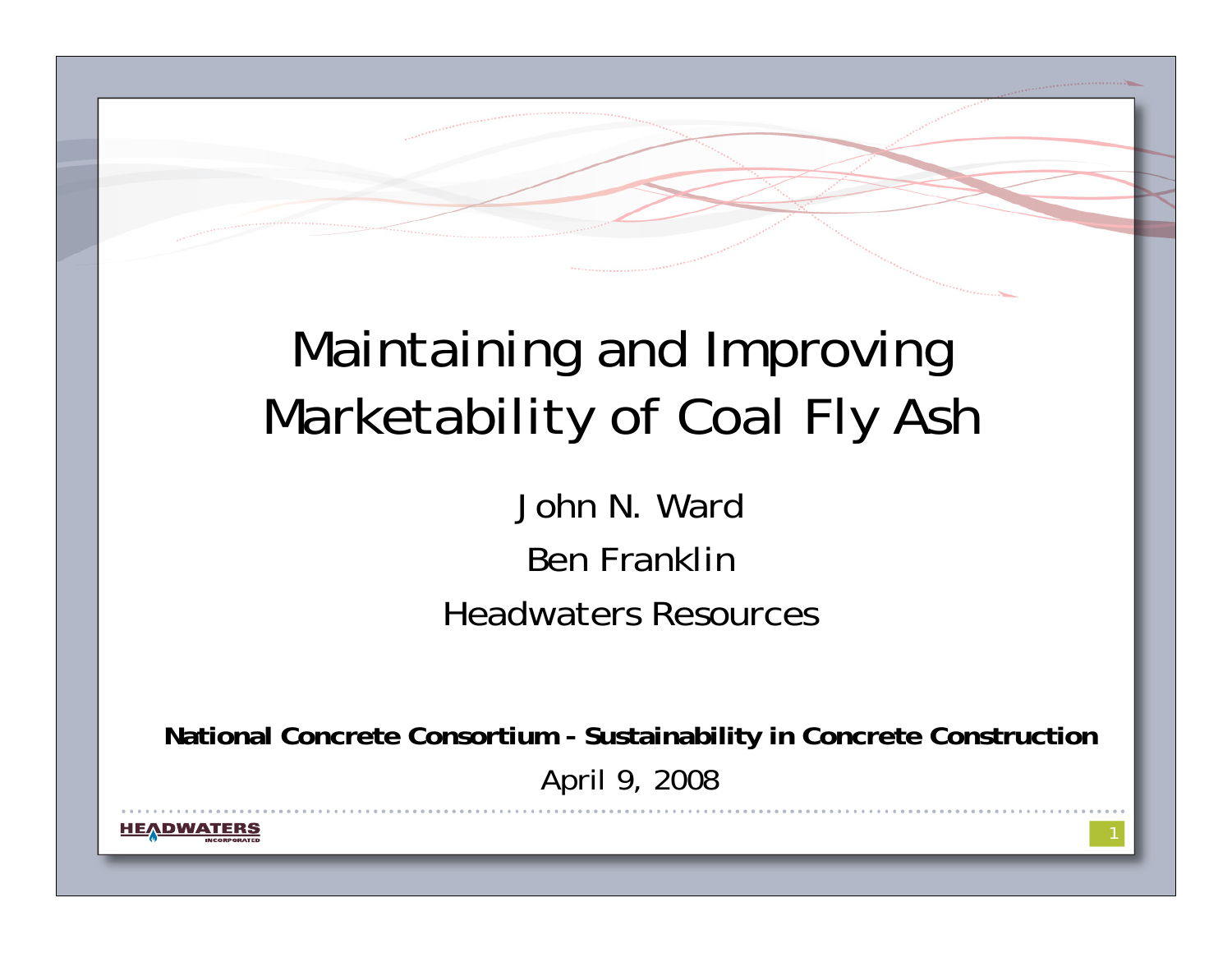### A Headline You May Have Seen

#### **Plants' Cleanup May Create Side-Effect**

By ANNA JO BRATTON The Associated PressSunday, August 26, 2007

**HEADWATERS** 

OMAHA, Neb. -- As the nation's coal-fired power plants work to create cleaner skies, they'll likely fill up landfills with millions more tons of potentially harmful ash…

- What is the future of coal fly ash utilization in a mercury controls world?
- $\bullet$  What other business and regulatory trends may affect ash utilization?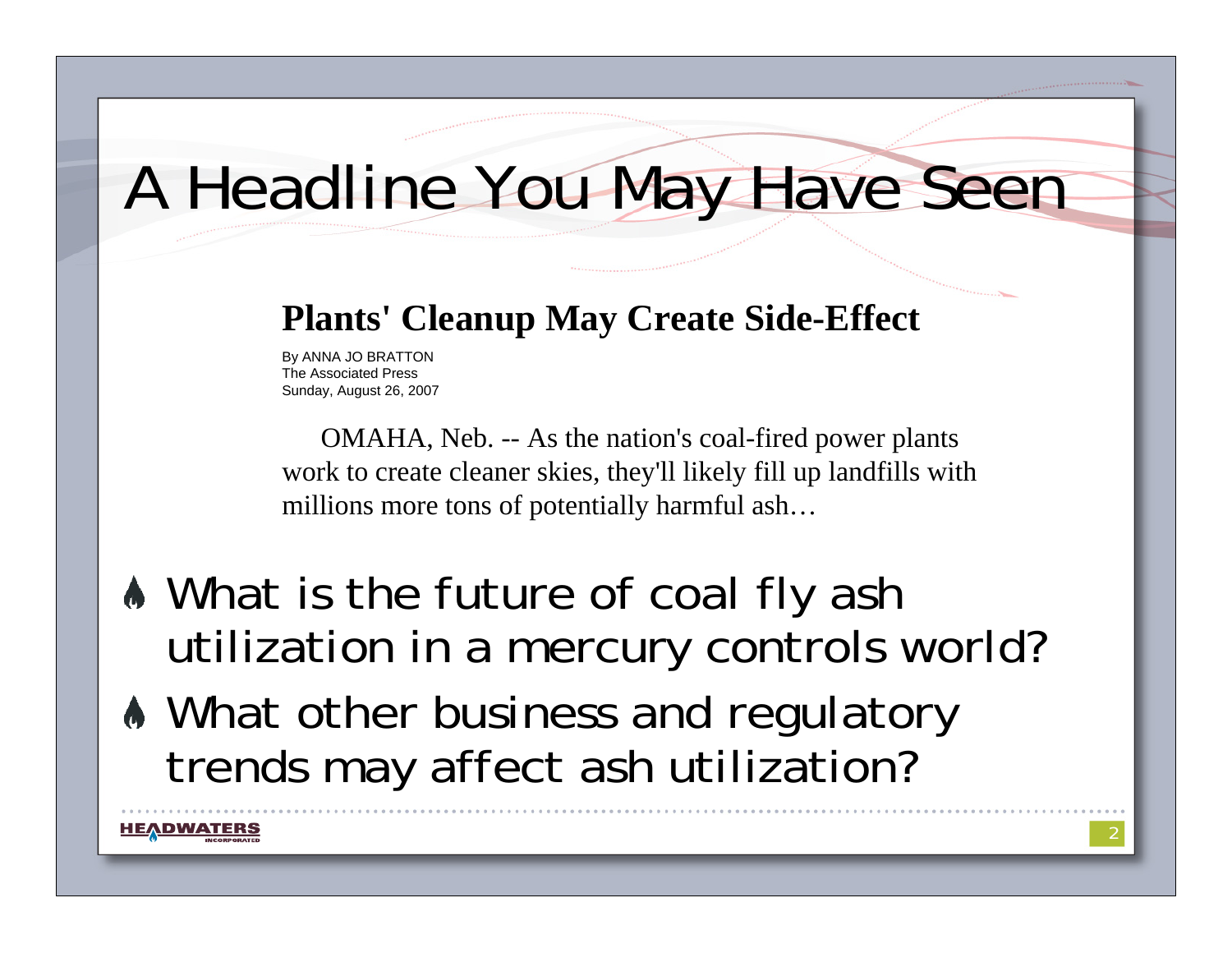# Challenges & Opportunities

- **A Examples of two challenges:** 
	- – Effects of emissions control technology installations (especially for mercury removal)
	- –Other ash quality issues
- **A Examples of two opportunities:** 
	- –"Green Building" trends
	- –Carbon trading

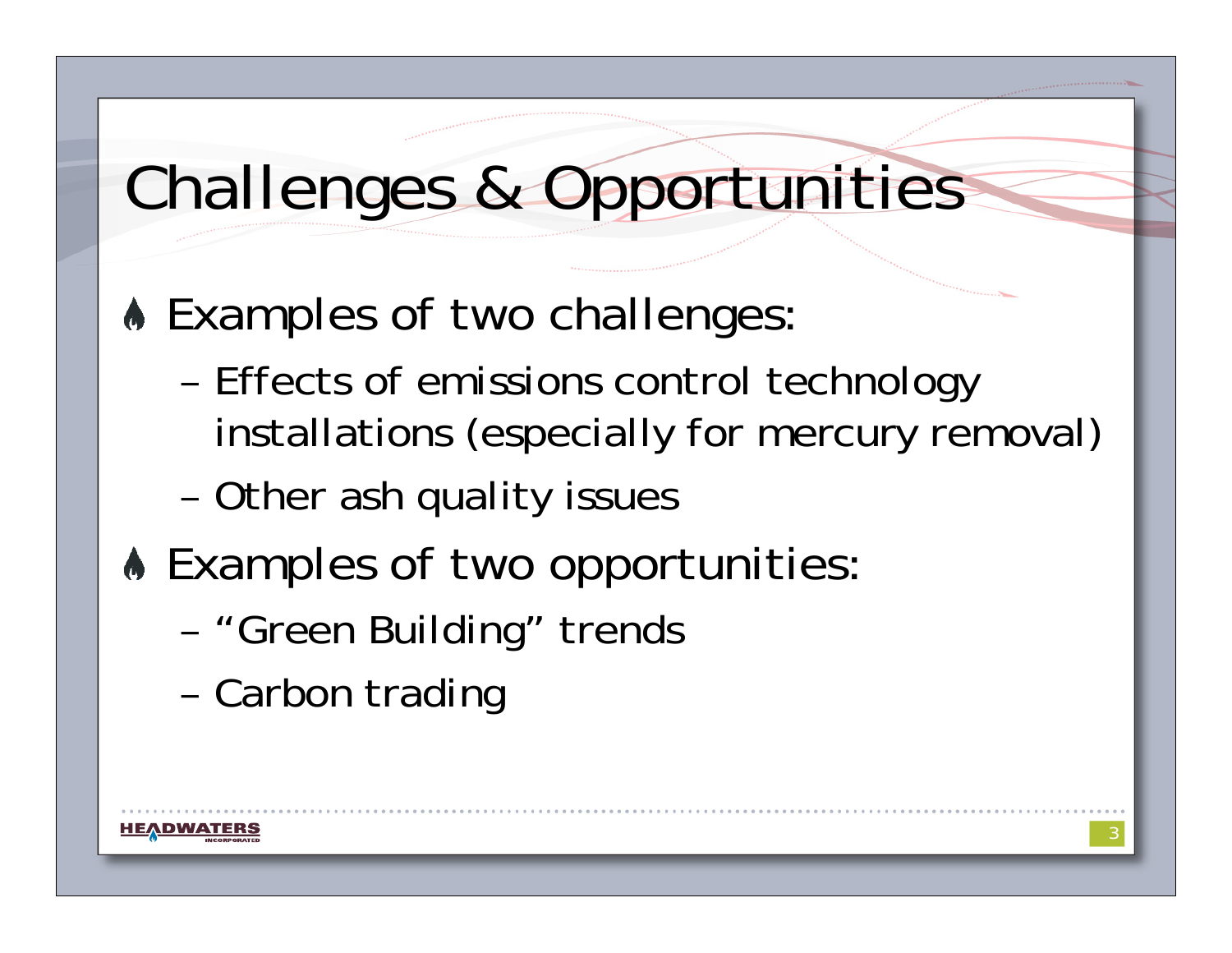# A Little Background

- **If** Fly ash is produced when coal is consumed by power plants
- **A** Fly ash can be used beneficially in numerous applications
- The highest value application is replacing cement in production of concrete
- **A** Fly ash use improves concrete quality and creates significant environmental benefits
- More than 15 million tons of fly ash used in concrete production during 2006

HEADWATERS



4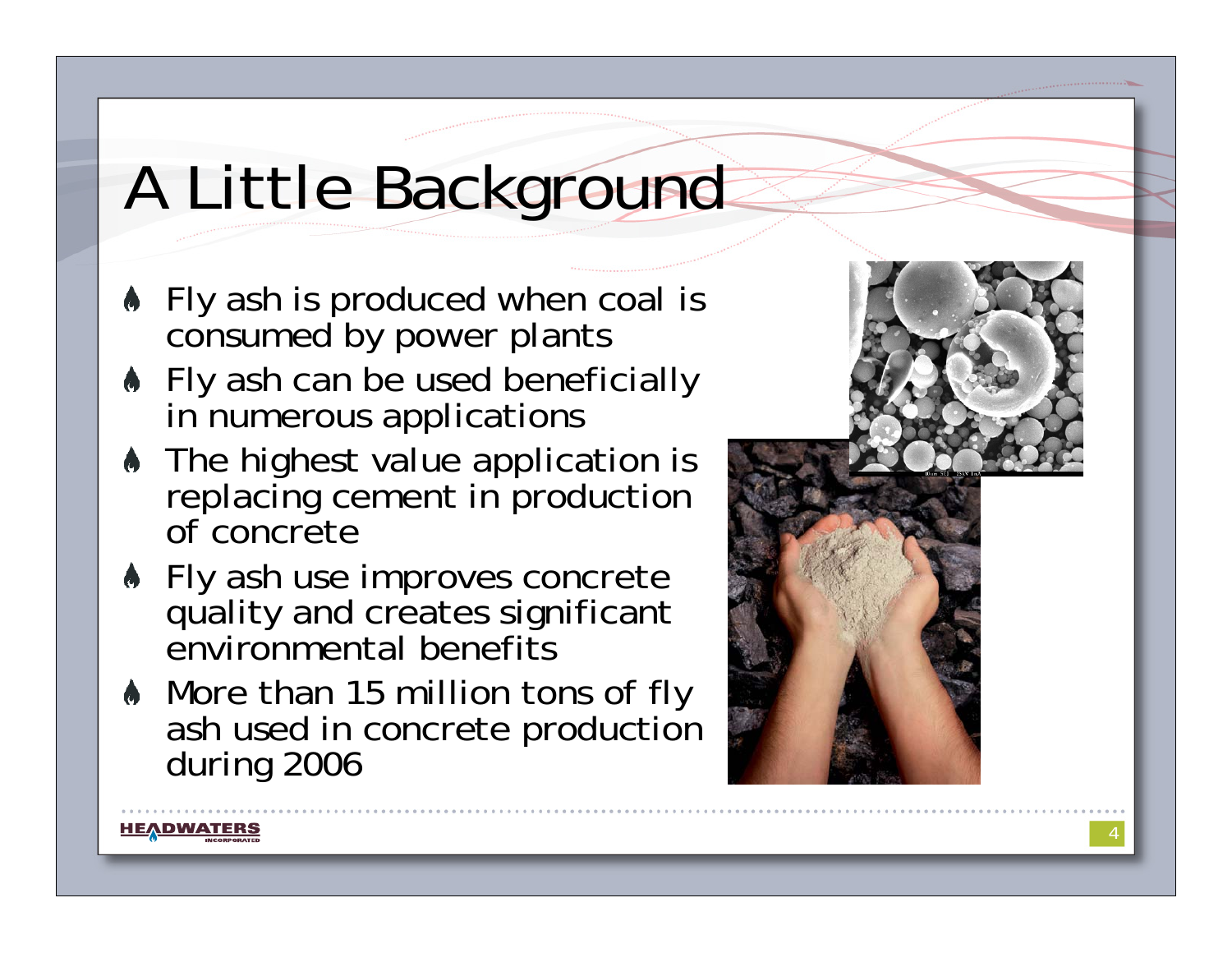### Just Like Children…

- …There is no "bad ash" only some ash that needs a little more love
- **If** Fly ash used in concrete must meet ASTM C-618 standard**FCNFCN**

|                               |         |     | C   |     |                                   |                     |      |      |      |
|-------------------------------|---------|-----|-----|-----|-----------------------------------|---------------------|------|------|------|
| <b>Chemical</b>               |         |     |     |     | <b>Physical (continued)</b>       |                     |      |      |      |
| $SiO2 + Al2O3 + Fe2O3$        | min %   | 70  | 50  | 70  | <b>Uniformity Requirements</b>    |                     |      |      |      |
| SO <sub>3</sub>               | $max$ % | 5   | 5   | 4   | Density Max. Var.                 | max %               | 5    | 5    | 5    |
| <b>Moisture Content</b>       | $max$ % | 3   | 3   | 3   | <b>Fineness Points Var.</b>       | max %               | 5    | 5    | 5    |
| <b>Loss on Ignition</b>       | $max$ % | 6   | 6   | 10  | <b>Optional Physical</b>          |                     |      |      |      |
| <b>Optional Chemical</b>      |         |     |     |     | <b>Multiple factor</b>            |                     | 225  | ٠    | ٠    |
| <b>Available Alkalies</b>     | max %   | 1.5 | 1.5 | 1.5 | Inc. In Drying Shrinkage          | $max$ %             | 0.03 | 0.03 | 0.03 |
| <b>Physical</b>               |         |     |     |     | <b>Uniformity Requirements</b>    |                     |      |      |      |
| Fineness + 325 Mesh           | max %   | 34  | 34  | 34  | A.E. Admixture Demand             | $max$ %             | 20   | 20   | 20   |
| <b>Strength Activity/Cem.</b> | min %   | 75  | 75  | 75  | <b>Control of ASR</b>             |                     |      |      |      |
| <b>Water Requirement</b>      | max %   | 105 | 105 | 115 | Expansion, % of low alkali cement | $max$ %             | 100  | 100  | 100  |
| <b>Autoclave Expansion</b>    | max %   | 0.8 | 0.8 | 0.8 | <b>Sulfate Resistance</b>         |                     |      |      |      |
|                               |         |     |     |     | Moderate exposure, 6 months       | $max\%$             | 0.10 | 0.10 | 0.10 |
|                               |         |     |     |     | High exposure, 6 months           | max% 0.05 0.05 0.05 |      |      |      |

"LOI" – referring to residual carbon in ash – is a common area of concern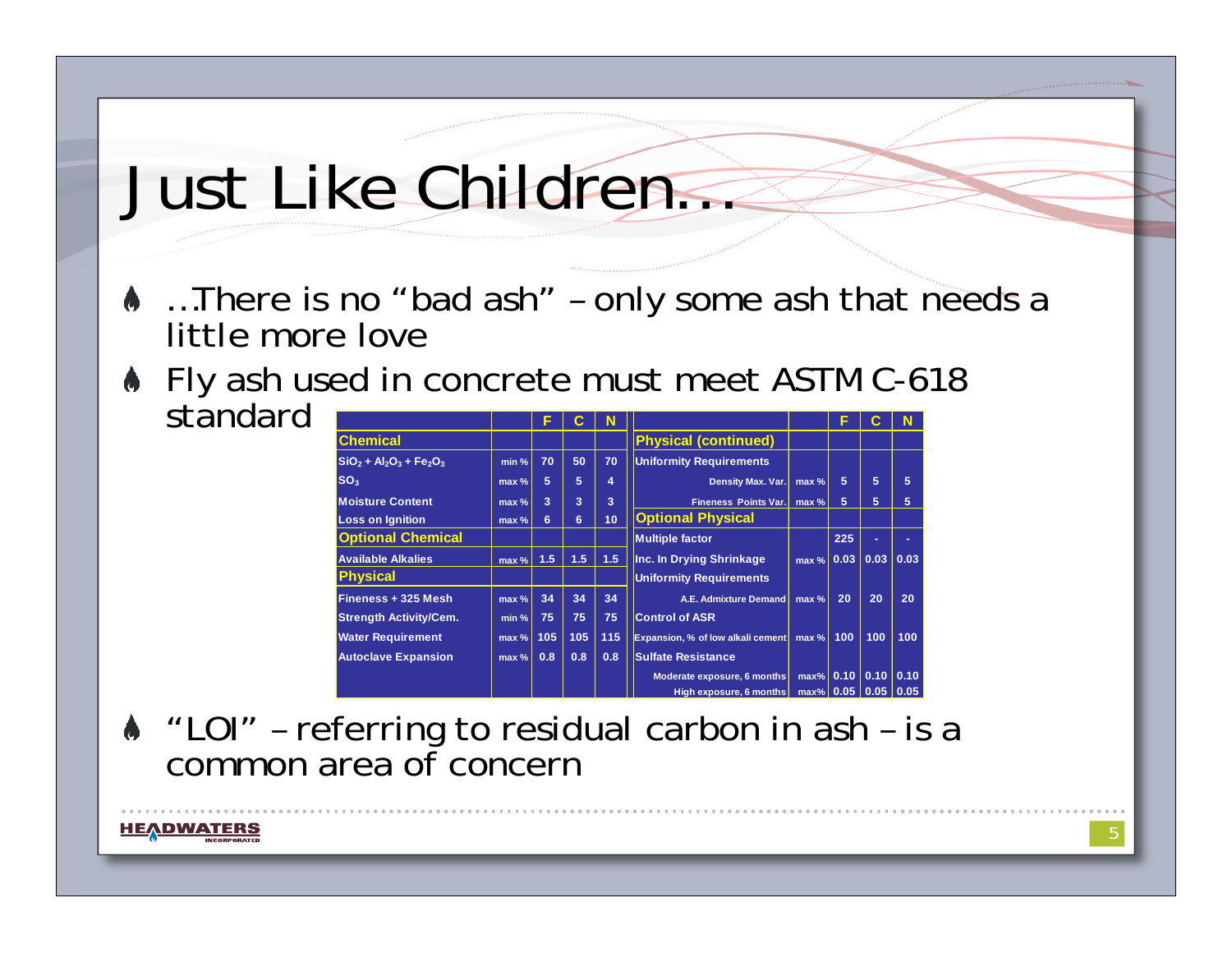## Challenge: Mercury Controls

- $\bullet$  **One approach to reducing mercury** emissions from power plants is injection of powdered activated carbon sorbent into flue gases
- $\bullet$  **Too much carbon in fly ash can interfere** with proper air entrainment of concrete
- Numerous strategies exist to protect fly ash quality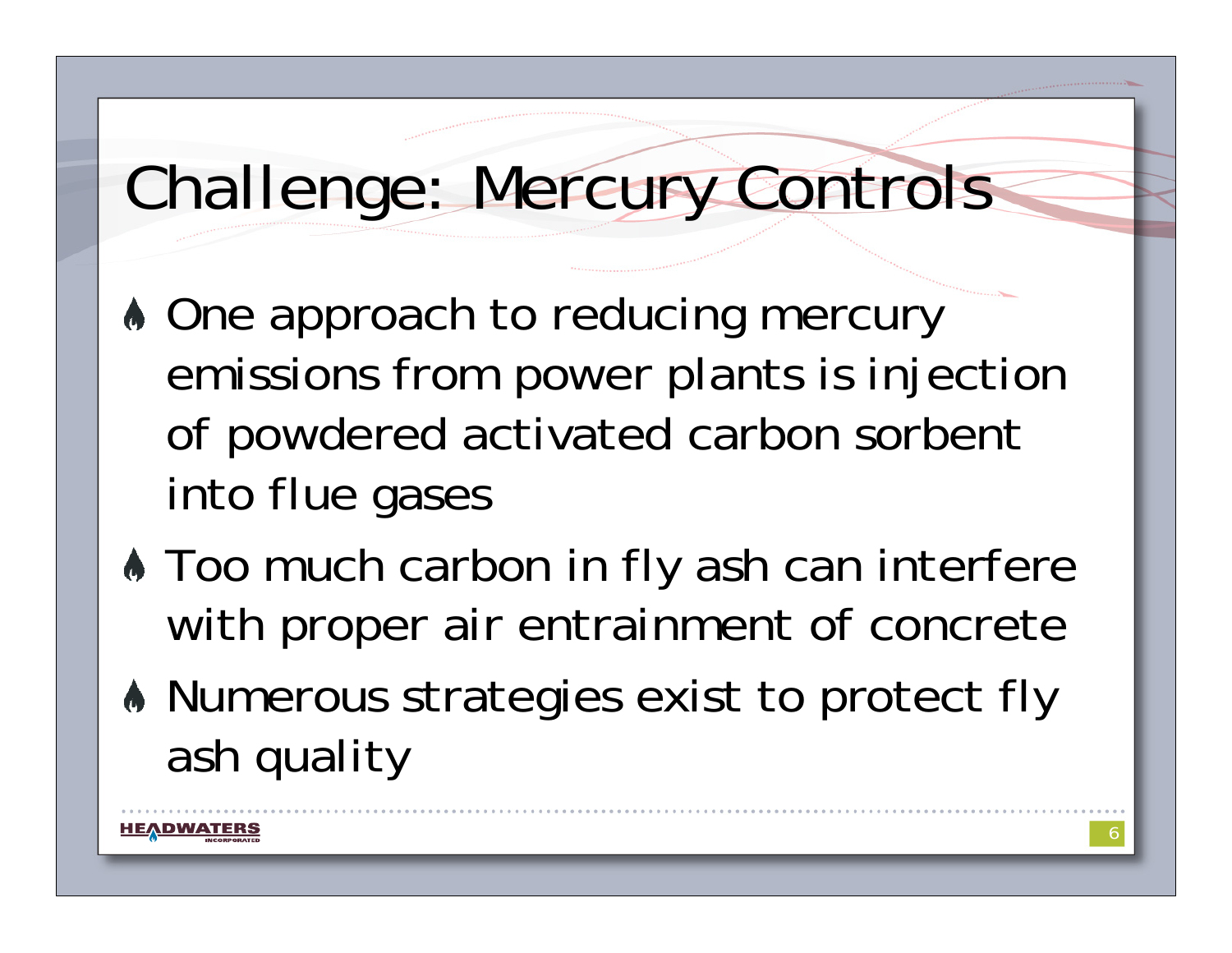#### **Activated Carbon Injection Pre Fly Ash Collection**

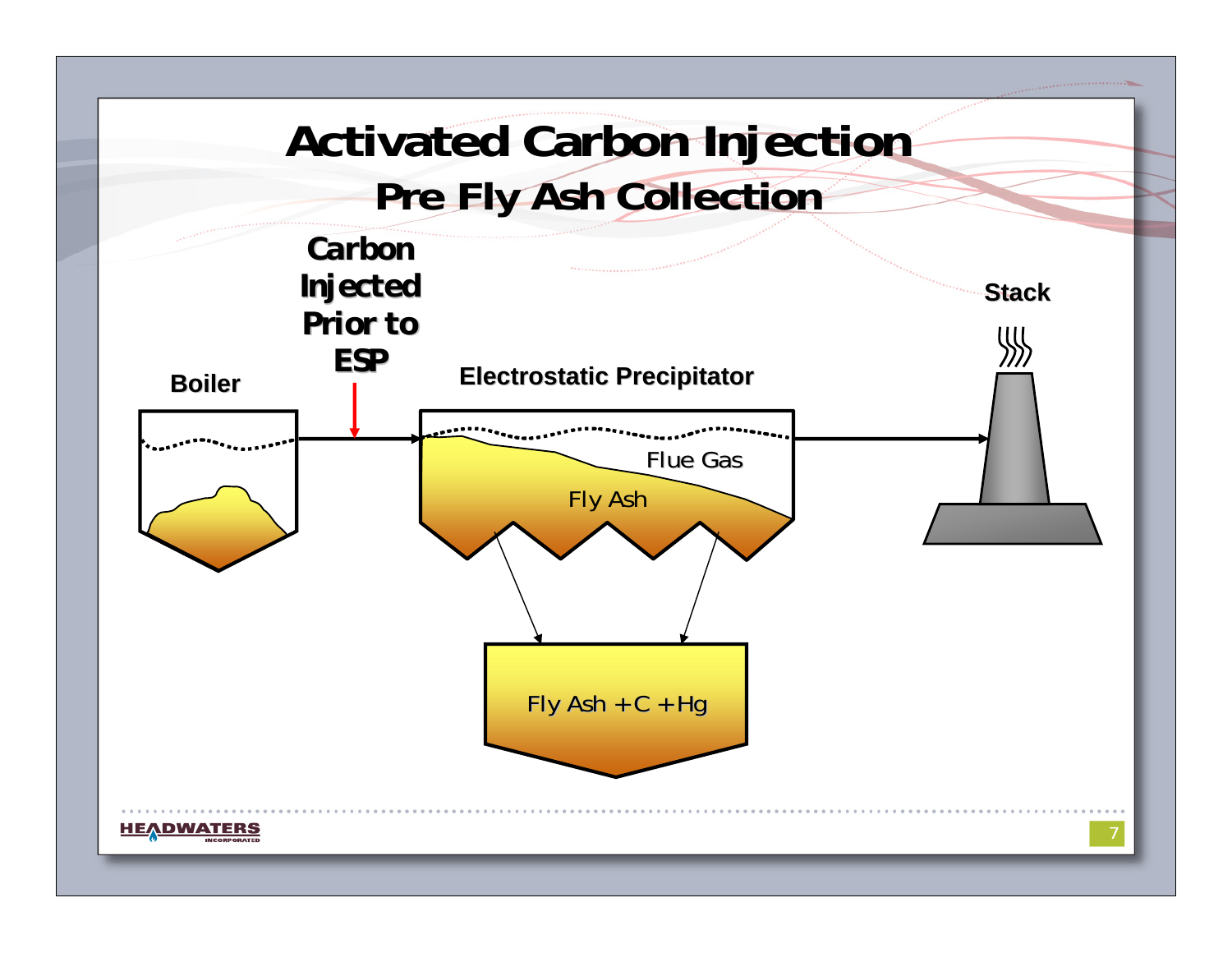## Pre Fly Ash Collection Injection

#### **Strategies to Protect Ash Quality:**

- –Use of concrete friendly sorbent
- Chemical fixation of carbon in ash
- Carbon removal

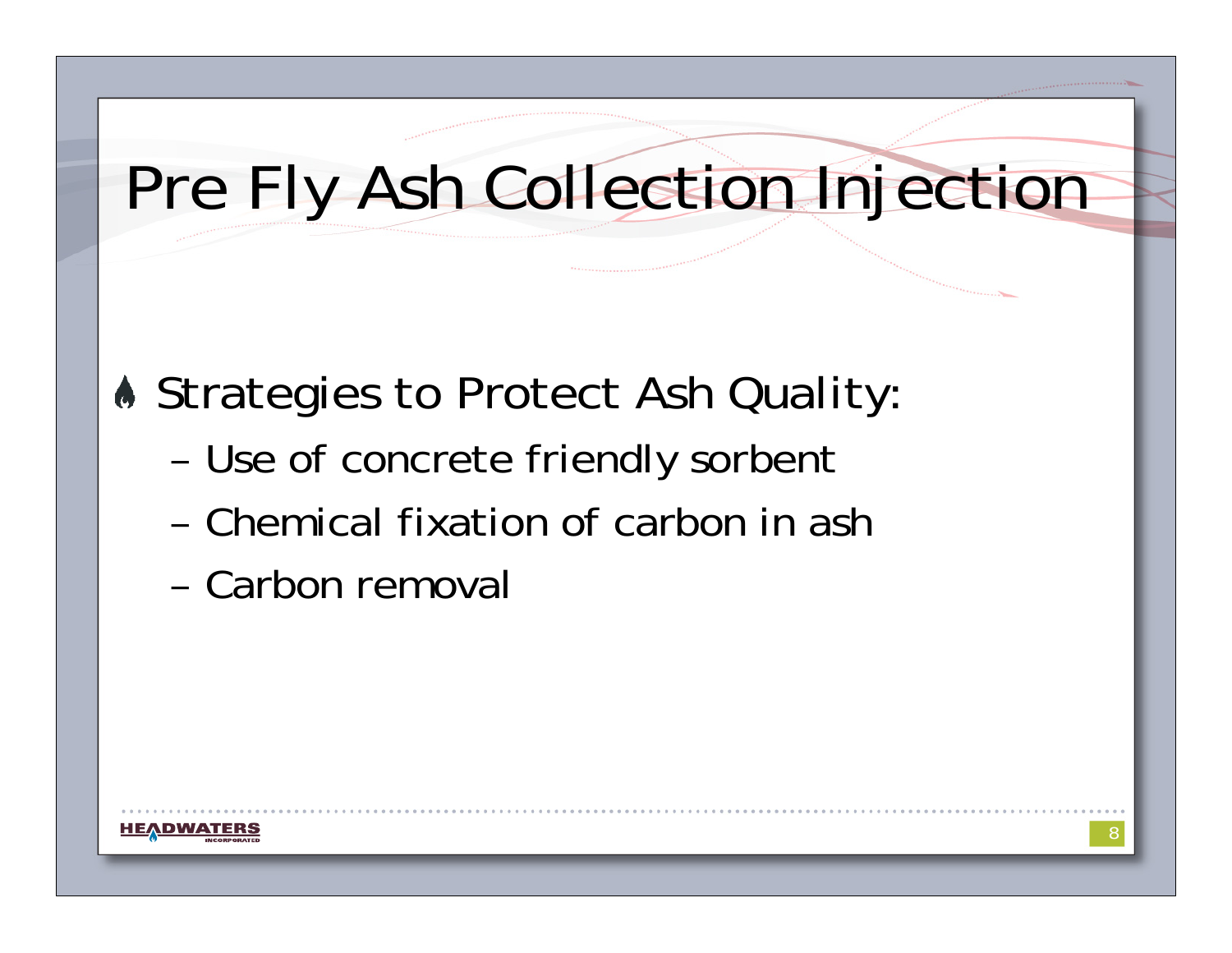#### **Activated Carbon Injection Last ESP/Baghouse Row**

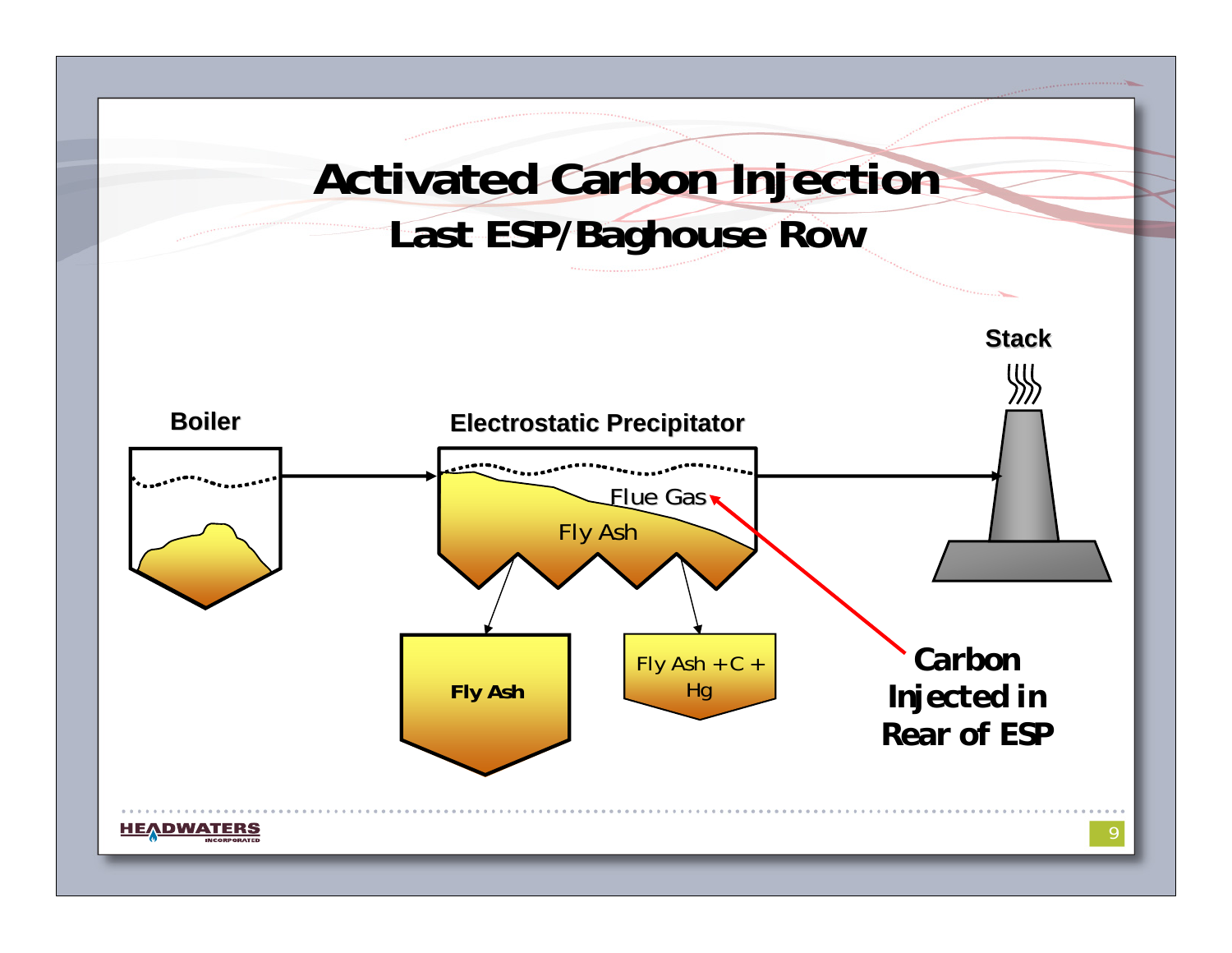#### Rear Row of ESP/Baghouse Injection

- **A Strategies to Protect Ash Quality:** 
	- – Typically 4 – 8% of overall fly ash production is collected in rear row, so carbon contamination is minimized
	- –Use of concrete friendly sorbent
	- Chemical fixation of carbon in ash

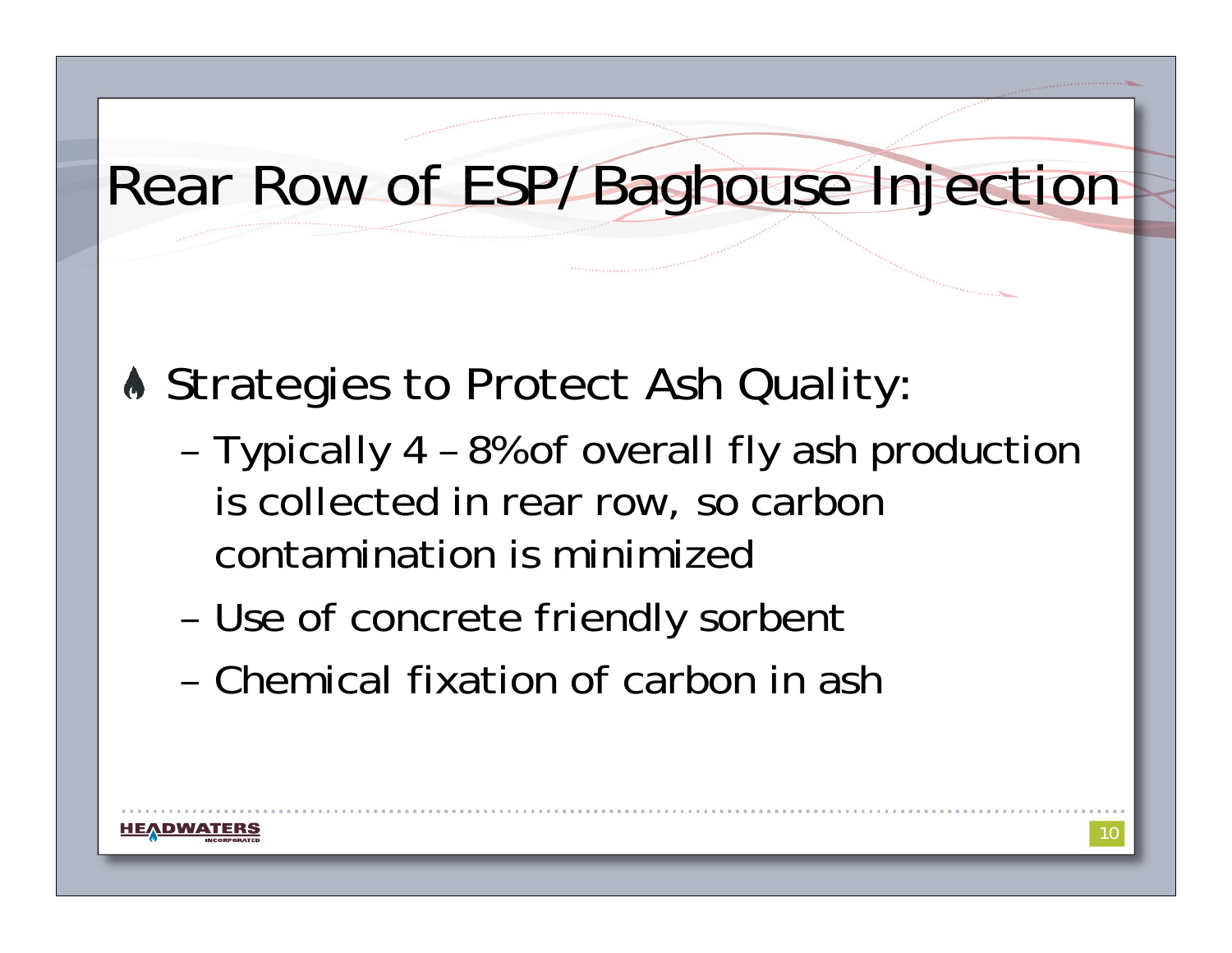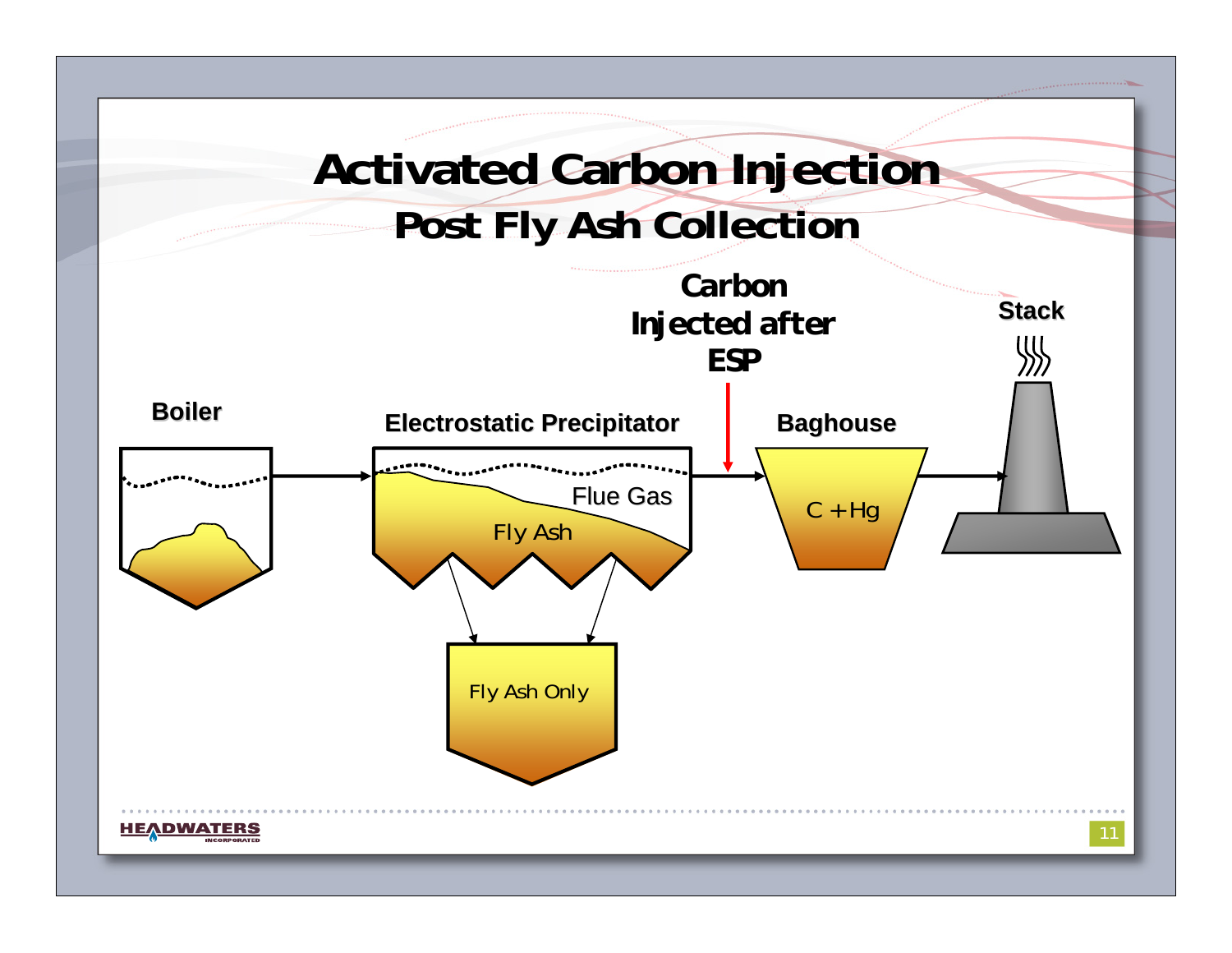# Post Fly Ash Collection Injection

**A Strategies to Protect Ash Quality:** 

- –No impact to fly ash quality
- –Potential to recycle sorbent

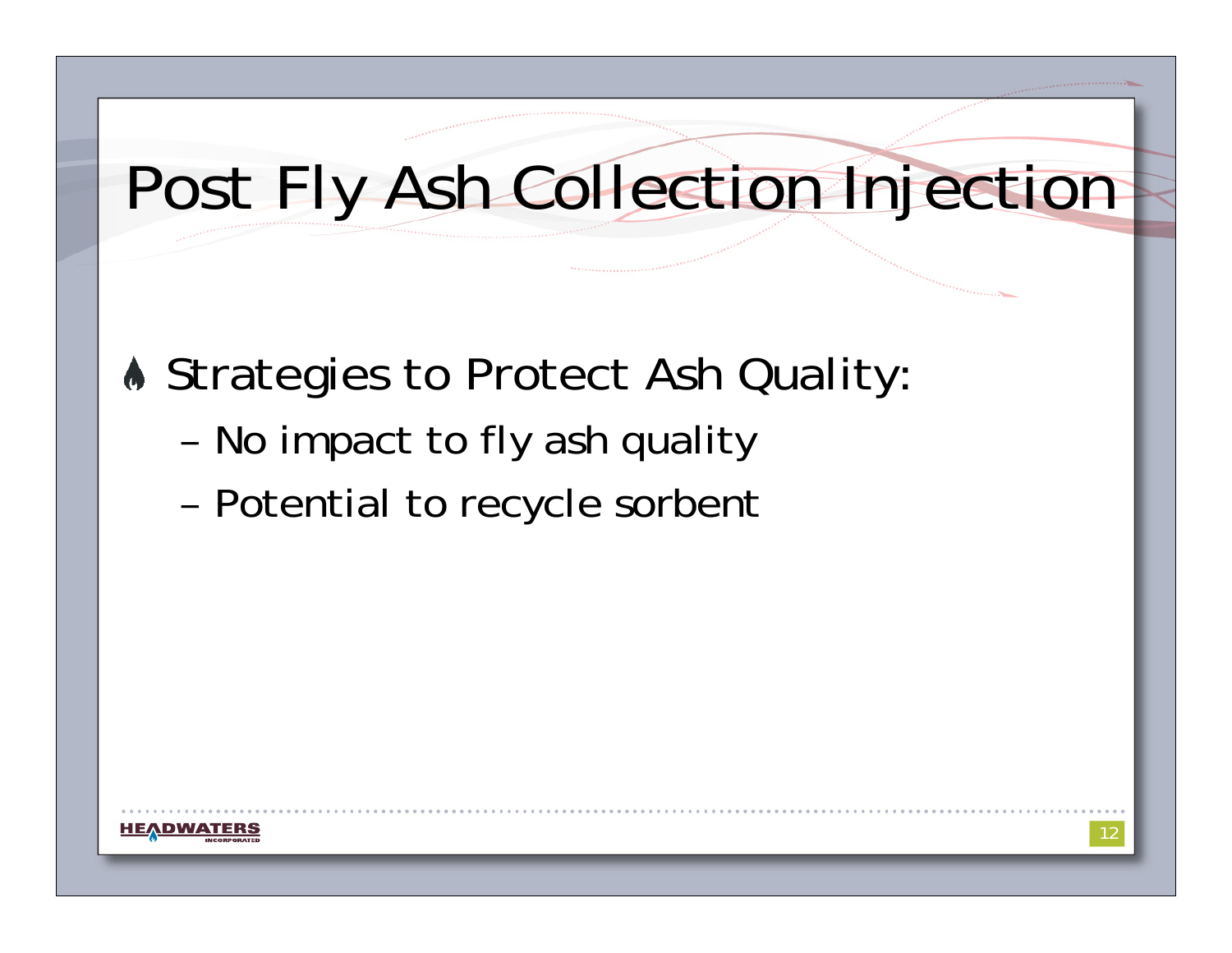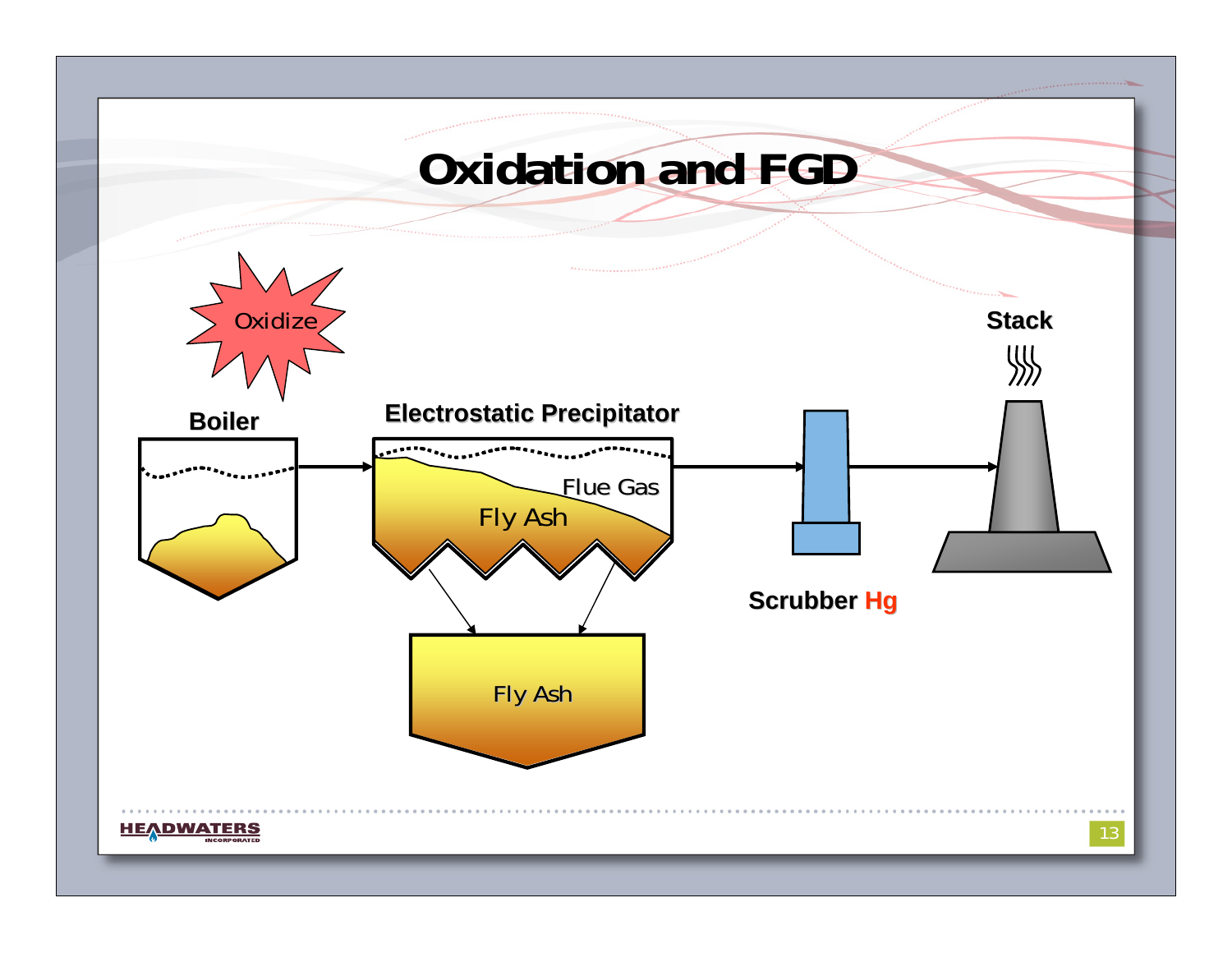## Oxidation and FGD

**A Strategies to Protect Ash Quality:** 

- –Mercury is captured in the FGD System
- –No impact to fly ash quality

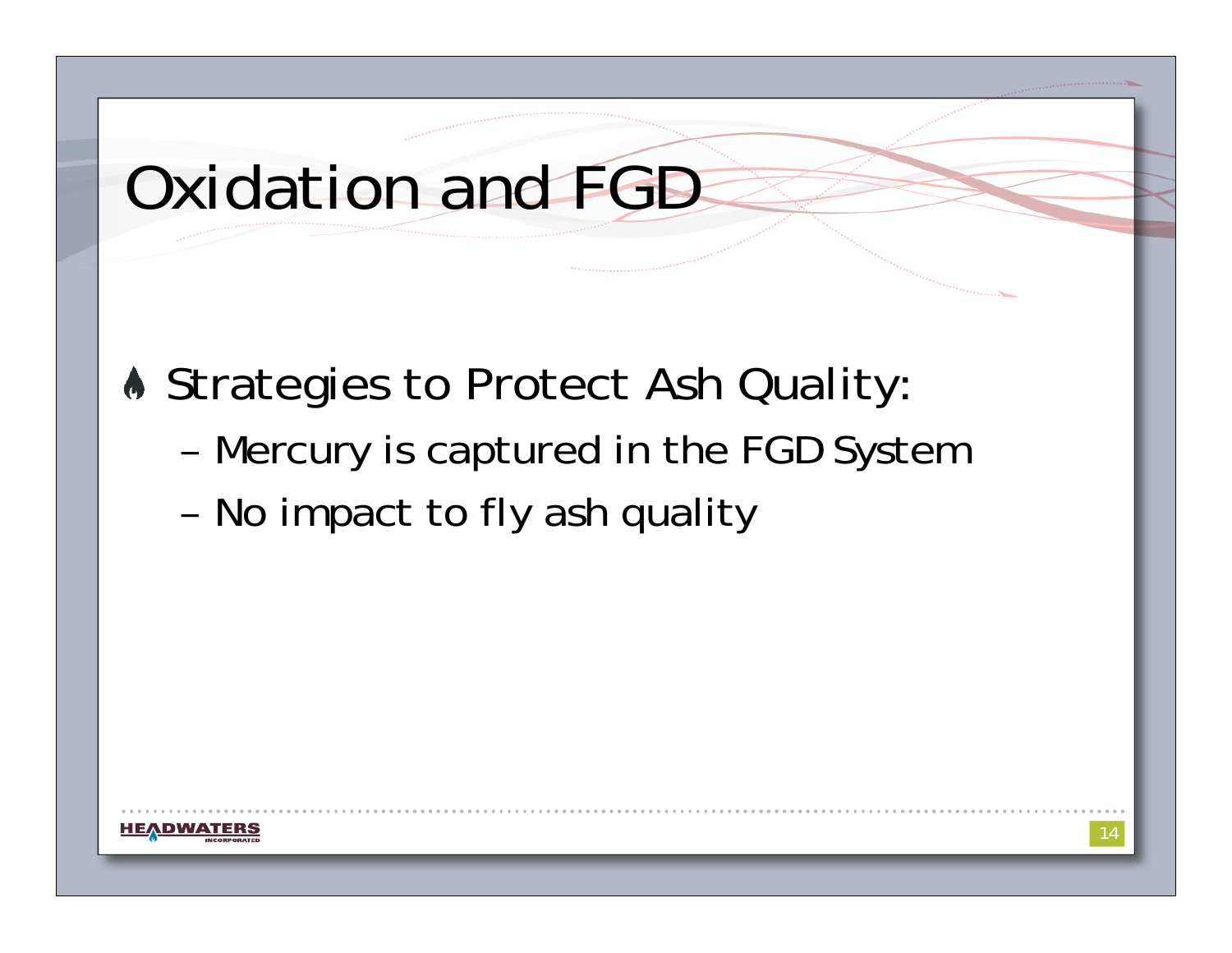# Challenge: Other Quality Issues

- Fly ash has successfully managed quality issues resulting from emissions control requirements before, such as impact of:
	- Low NOx burners
	- –Fuel switching
- Ash quality improvement technologies exist
	- Carbon reduction or removal
		- Reburning, air or water separation, chemical fixation
	- – Particle size management
		- Mechanical processing

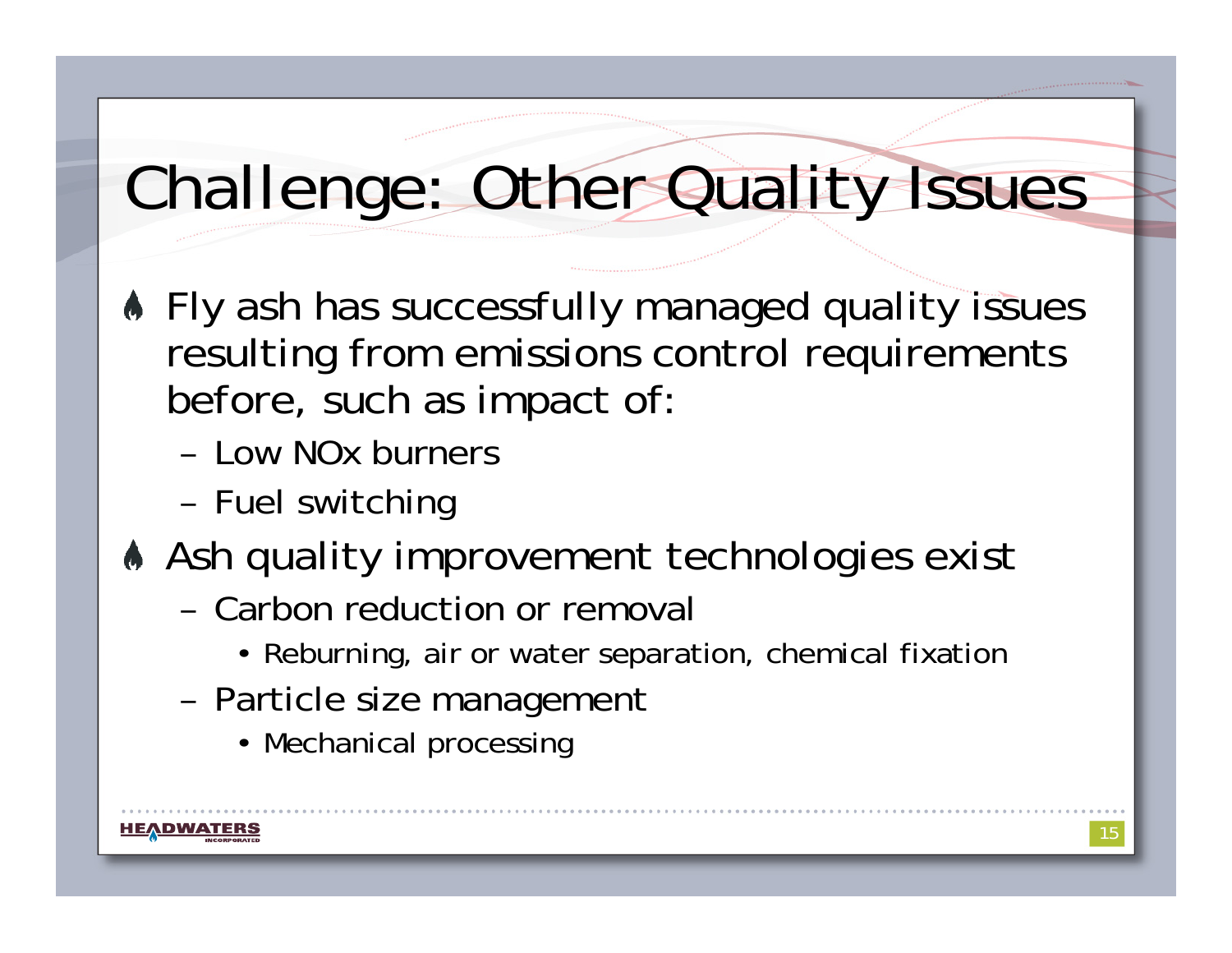# Opportunity: Green Building

- National Association of Home Builders estimates \$40 - \$50 billion green home construction market by 2010 – up from \$7.4 billion in 2006
- National Association of Industrial and Office Properties Research Foundation estimates 100 state and local governments now providing incentives for green building
- U.S. Office of Management & Budget increasing green building requirements in all federal contracts
- U.S. Green Building Council's LEED<br>(Leadership in Energy & Environmental<br>Design) registered projects growing at 74% annual rate
- Local, state and federal agencies now beginning to require LEED certification

<u>HEADWATERS</u>

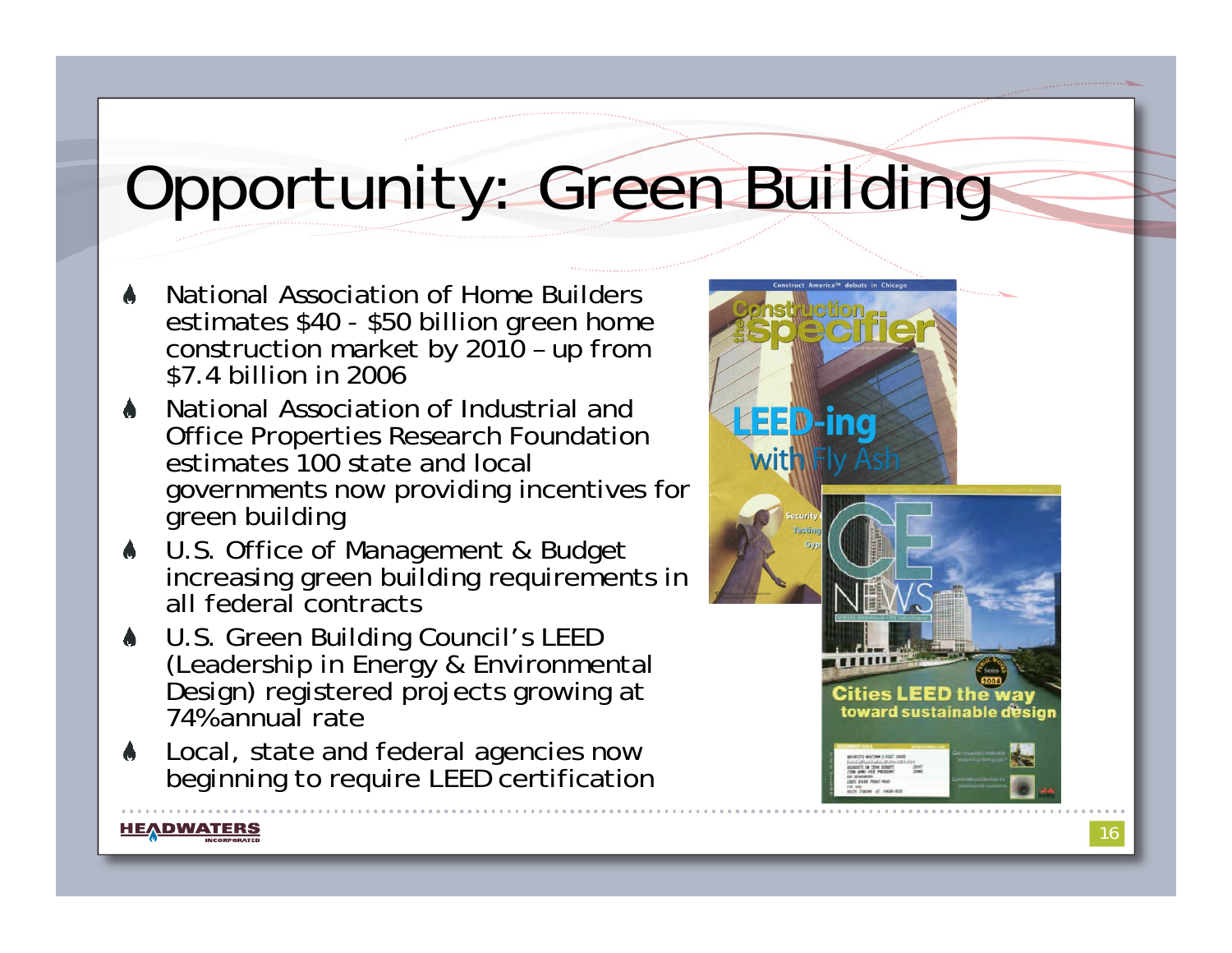# Opportunity: Carbon Trading

- American Coal Ash Association Greenhouse Gas Emissions Trading Task Team
	- Coal Combustion Products utilization can reduce greenhouse gas emissions
	- – U.S. moving closer to implementing formal greenhouse gas regulations
	- – Quantifying and monetizing CCP-related reductions becoming more important



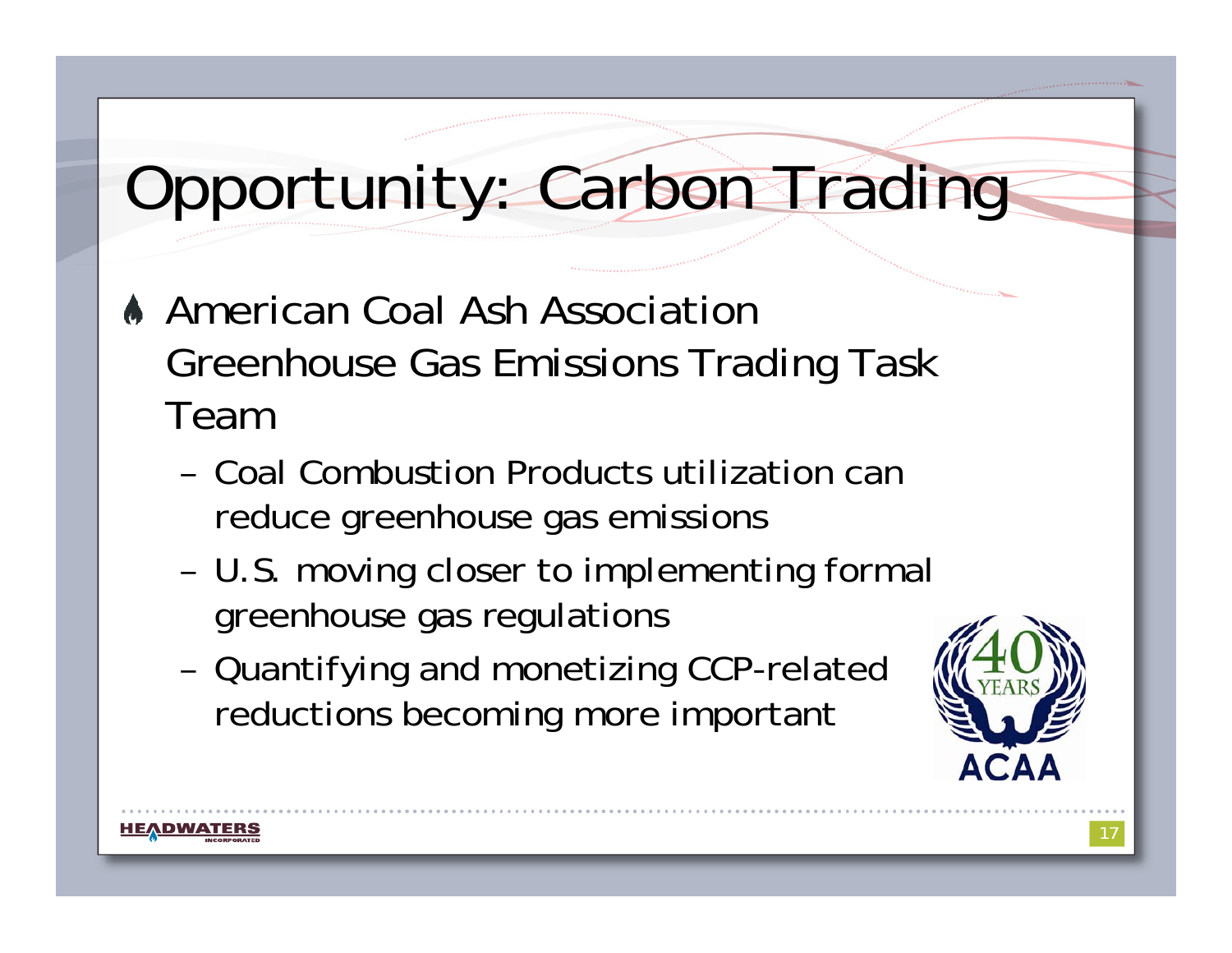# GHG Task Team Overview

#### **A** Objective:

HEADWATERS

– Stimulate greater utilization of coal combustion products by ensuring that CCP contributions to reducing greenhouse gas emissions are recognized and allowed to participate in any regulatory programs that may emerge in the United States.

#### **Operational Goals**

- – Monitor developments in local, state, regional and federal greenhouse gas emissions regulation
- – Increase visibility of American Coal Ash Association's role in defining CCP impacts on greenhouse gas reductions
- – Develop defensible industry standards for technical matters related to monetization of CCP related emissions reductions
- –Provide input to regulatory agencies as appropriate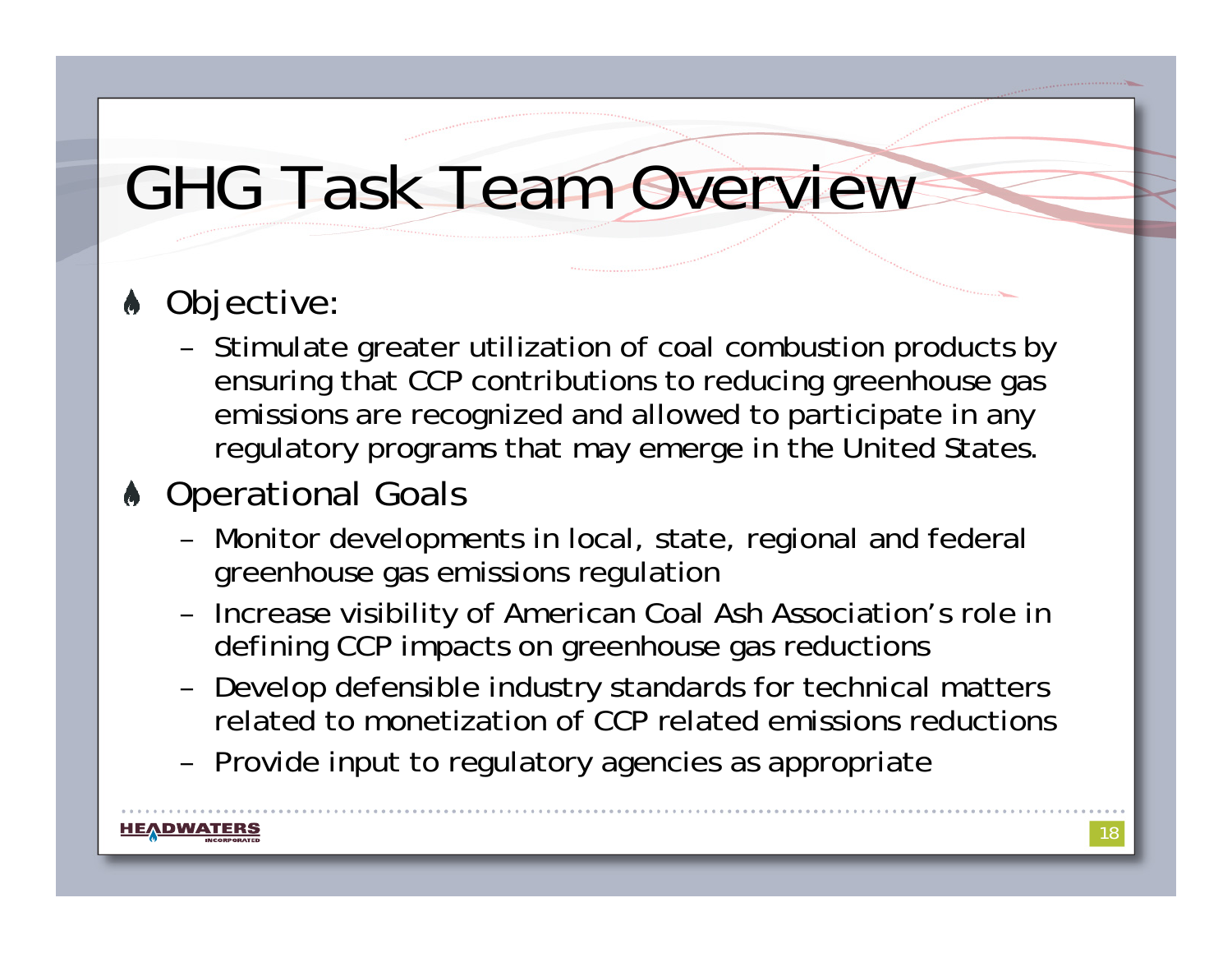# Conclusion: No Bullets

There are no bullets – magic or fatal. Ash marketability depends on interaction of numerous economic factors:

#### **A** Discourages utilization:

- – High capital expense to improve or maintain quality
- – High costs to store material prior to use
- – Rising costs of transportation to deliver material to markets
- **A** Encourages utilization:
	- –High disposal costs
	- – Rising costs / decreasing availability of competitive material (eg. cement)
	- – Increased recognition of performance benefits
	- – Incentives for green building
	- –Carbon offset potential

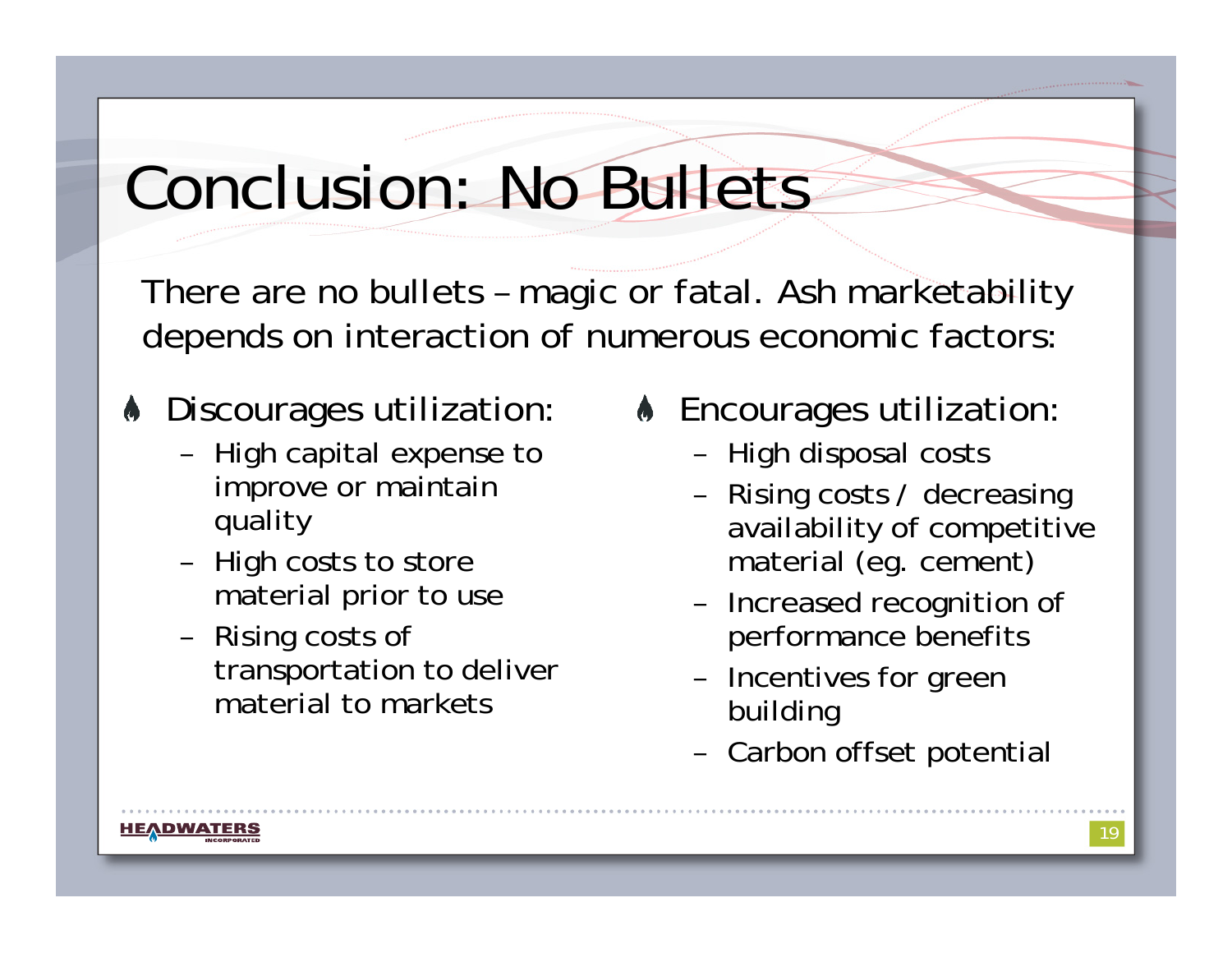## Contact

Benjamin J. Franklin

180 Honey hill loop Searcy AR 72143 Phone:501-305-4006 Mobile:314-974-5095FAX: 501-305-4223

bfranklin@headwaters.com